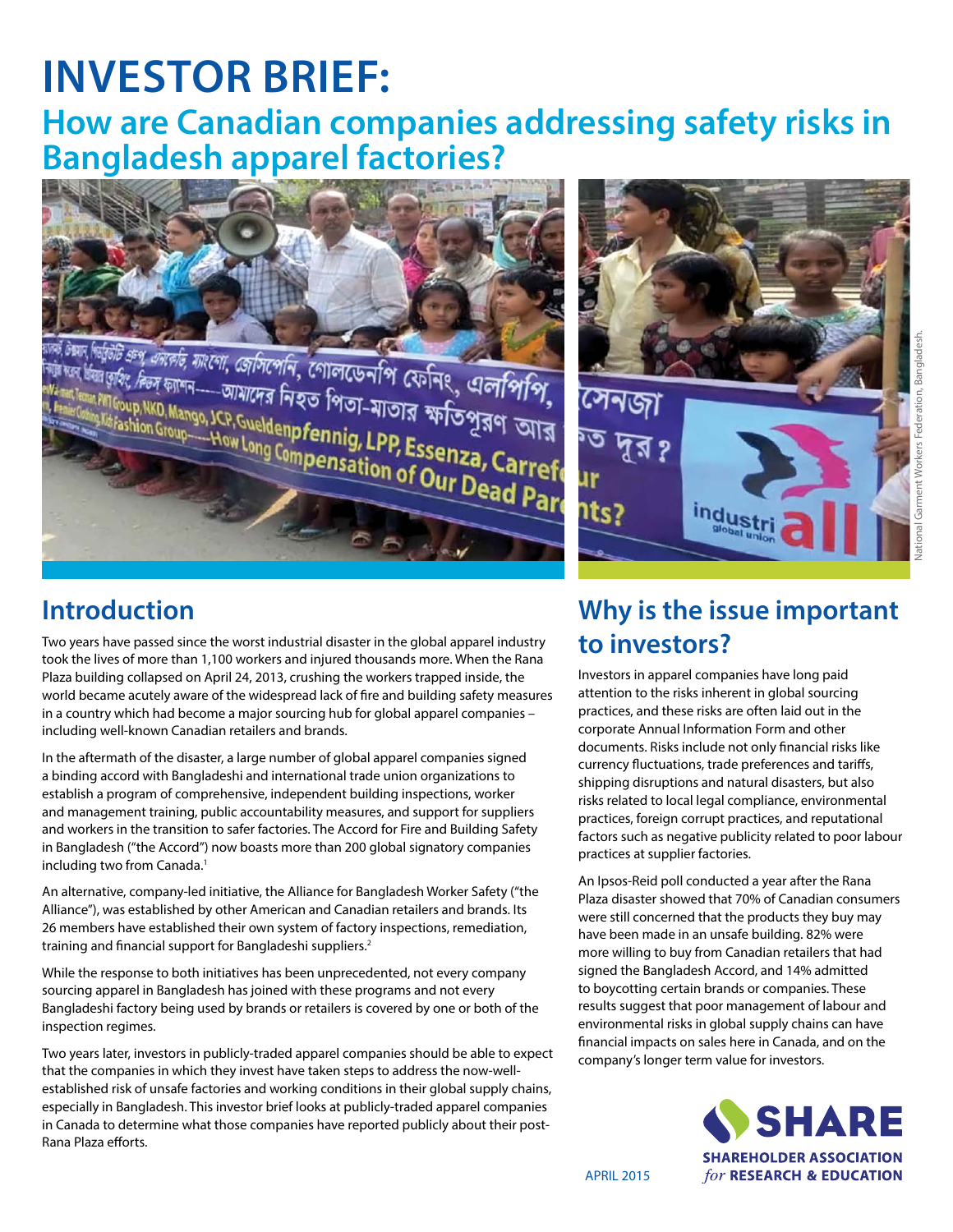Over 50,000 safety issues have been identified in inspected factories, including unsafe means of egress, unsafe electrical installations and weak structures.



### **What have the Accord and Alliance accomplished?**

The Accord reports that is has completed initial inspections of 1250 factories producing for Accord signatories. Inspection reports are available on the Accord's website.<sup>3</sup> As of April 2015, Corrective Action Plans have been approved for 683 factories. Over 50,000 safety issues have been identified in inspected factories, including unsafe means of egress, unsafe electrical installations and weak structures. While more common electrical problems have been reported as fixed, more than 550 factories have had to undergo detailed engineering assessments.<sup>4</sup> The Accord's Field Resource Persons have also been leading a program of worker outreach to raise awareness of workers' rights under the Accord.

In 2014, the Accord recommended to a government-led panel that 19 factories be closed due to severe and imminent structural risks. Another seven factories were jointly submitted to the panel by the Accord and Alliance. Seven remain closed, and the others are partially closed or have undertaken structural repairs or other required mitigation.<sup>5</sup> In March the Accord announced that another factory has been deemed non-compliant due to severe risks and production by Accord brands suspended.Another thirteen have received warning letters and may soon be suspended for failure to fix serious safety problems.<sup>6</sup>

The Alliance reports that its members have completed inspections of all of the factories they currently use. They report that every factory is "undertaking some form of remediation" and that they are now launching a program to conduct inspections of factories prior to their approval as new suppliers for Alliance member companies. The Alliance reports that more than 100 verification visits have been conducted. Inspection reports are available on the Alliance website.<sup>7</sup> It also reports that it trained a group of facilitators who rolled out basic worker fire safety training to over 1.2 million workers.<sup>8</sup> The results of this "train-the-trainers" program have not yet been evaluated.

Neither program has succeeded in establishing worker health and safety committees in all factories, due in part to the Bangladesh government's failure to finalize relevant implementation regulations. Worker-led and accountable health and safety committees are critical to the sustainability of any safety program. They provide timely on-the-ground oversight and response to health and safety risks and involve workers in identifying and correcting hazards before they result in disaster. Despite the government's delay, the Accord is launching a worker health and safety committee pilot program to establish committees in up to 50 factories where it will test its methodology and training materials.

Financing for factory upgrades remains a concern. The Accord, which requires signatories to negotiate terms with suppliers to ensure that remediation is financially feasible, has published guidance for companies to consider in assisting suppliers with financing upgrades.<sup>9</sup> Methods include direct contributions, providing loans or facilitating access to finance, or negotiating terms of trade that allow the supplier to pay for improvements. The Alliance does not require its members to ensure financial means for remediation.<sup>10</sup> However, it is active on the issue and four Alliance members have created supplier financing mechanisms, either through the provision of loans or changes to factory payment terms. The Alliance reports that "several factories have already received access" to these programs.<sup>11</sup>

### **Rana Plaza Donors Trust fund**

In addition to preventative measures, companies that source from Bangladesh have all been asked to contribute to the compensation fund managed by the International Labour Organization  $(ILO)$ , the Rana Plaza Donors Trust Fund.<sup>12</sup> It is estimated that the fund requires a total of US\$30 million to support the victims and their families, many of whom require long-term medical attention and/or who will never be able to work again. Unfortunately, the amount collected so far is only US\$21 million, which leaves a \$9 million shortfall.<sup>13</sup> While companies that were directly implicated in the Rana Plaza disaster are expected to contribute an appropriate share of the compensation, all companies sourcing in Bangladesh are being asked to make solidarity contributions. As noted below, amongst Canadian companies, only Loblaw has contributed to the fund.14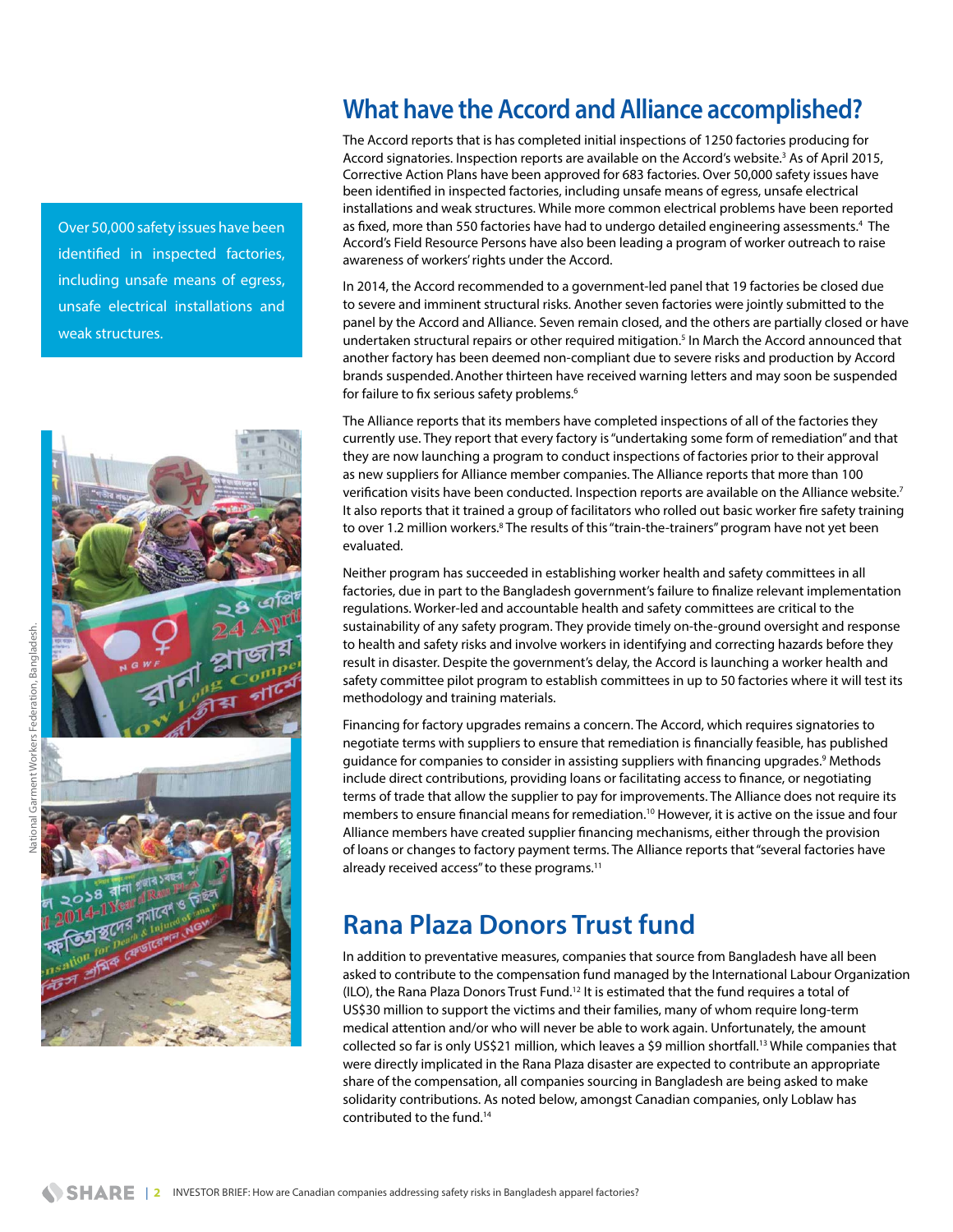### **What have Canadian publicly-traded apparel companies done since Rana Plaza?**

There are seven major publicly-traded apparel companies in Canada that have some production in Bangladesh.

| <b>Company (ticker)</b>        | <b>Accord</b><br>signatory | <b>Alliance</b><br>member | <b>Donated to</b><br>Rana Plaza<br><b>Donors Trust</b><br>Fund |
|--------------------------------|----------------------------|---------------------------|----------------------------------------------------------------|
| Canadian Tire (TSX:CTC)        |                            |                           |                                                                |
| Gildan Activewear<br>(TSX:GIL) |                            |                           |                                                                |
| HBC (TSX:HBC)                  |                            |                           |                                                                |
| Loblaw (TSX:L)                 |                            |                           |                                                                |
| Lululemon (TSX:LLL)            |                            |                           |                                                                |
| Reitmans (TSX:RET)             |                            |                           |                                                                |
| Sears (TSX:SCC)                |                            |                           |                                                                |

#### **Canadian Tire**

Canadian Tire, which owns Mark's Work Wearhouse, Sportchek and a number of other banners, is a member of the Alliance. Although it discloses a supplier code of conduct on its website, it reports relatively little on its supply chain compliance programs. With regard to Bangladesh, the company notes that in 2014 all 39 of its supplier factories in Bangladesh were inspected for fire, electrical and structural safety, that remediation work was started, and that over 50,000 workers were trained on fire safety.<sup>15</sup>

#### **Gildan Activewear**

Gildan Activewear owns and sources exclusively from a single factory in Bangladesh. It is not part of either the Accord or the Alliance. It reports that the factory was renovated for structural safety when they acquired it in 2010. Gildan reports that the facility is inspected annually by safety and loss prevention specialists, which are not named. Gildan also reports that in 2013 there was a worker death at the facility due to electrocution, and that in the aftermath of that event the company instituted mandatory health and safety training for both employees and contractors.16 Further details on the training are not reported.

#### **HBC**

Although it currently lists only two supplier factories in Bangladesh,<sup>17</sup> HBC is a member of the Alliance, and reported that in 2013 its Bangladeshi supplier factories received training in fire prevention and safety and building safety.<sup>18</sup> The content, delivery or recipients of the training were not made clear. The Alliance has posted inspection reports for both of HBC's current supplier factories, as well as corrective action plans for each. There is no indication at present whether the factories have complied with the corrective action plans.

#### **Loblaw**

Loblaw (owner of the Joe Fresh brand) was the first Canadian signatory of the Bangladesh Accord. It reports that after the Rana Plaza tragedy it added staff in the country (where it previously had none). Recently, the company updated its supplier code of conduct to include recognition

of workers' right to freedom of association, and has added staff in Asia to assist with labour standards compliance. Loblaw is the only Canadian company to have contributed to the Rana Plaza Trust Fund, in the amount of US\$3,370,620,<sup>19</sup> and it participates in the Coordinating Committee of the Fund.20

#### **Lululemon**

Lululemon reports that it currently sources goods from two factories in Bangladesh. The company has not joined either the Accord or the Alliance, but says that its current Vendor Code of Conduct and factory inspections address fire and building safety. 21The publicly-available version of the Code requires compliance with applicable fire safety regulations but does not include standards on building safety.22

#### **Reitmans**

Reitmans does source goods in Bangladesh but has not joined either the Accord or the Alliance. Its website lists a supplier code of conduct but the code does not address building structural integrity. 23 The company has not reported any data publicly on labour standards compliance in its supply chain in Bangladesh or elsewhere.

#### **Sears Canada**

Sears Canada is a member of the Alliance through its US parent company, Sears Holdings Ltd.. Sears USA has been linked to factories which suffered fatal fire incidents including the infamous Tazreen factory fire that killed at least 112 workers in November, 2012. According to international labour rights organizations, to date Sears USA has failed to compensate the victims of the Tazreen fire. Sears says production at the factory was unauthorized.

### **Responsible supply chains**

Oversight of risks in global supply chains is primarily the responsibility of company management, who must ensure that risks are identified and mitigated appropriately. Because of the complex nature of supply chains and the multitude of actors involved (e.g. sourcing agents, suppliers, factory management, workers, other buyers, governments, etc) investors can gain increased reassurance from programs like the Accord that offer independent inspection and assurance as well as accountability mechanisms, especially in countries where governance and public inspection regimes are weak, corruption is high, and trade union density is low.

In addition to involvement in safety programs like the Accord or the Alliance which are specific to Bangladesh and only address specific safety concerns in that country, investors should look for companies to report more broadly on the steps they take to identify and mitigate risks in their supply chains. Best practices include supply chain transparency (i.e. publishing factory lists, as HBC did last year), publishing regular data on key performance indicators related to worker rights and sustainability in supply chains, and commitment to assessing and addressing the root causes of persistent non-compliance in supplier factories, including the company's own sourcing and pricing practices.